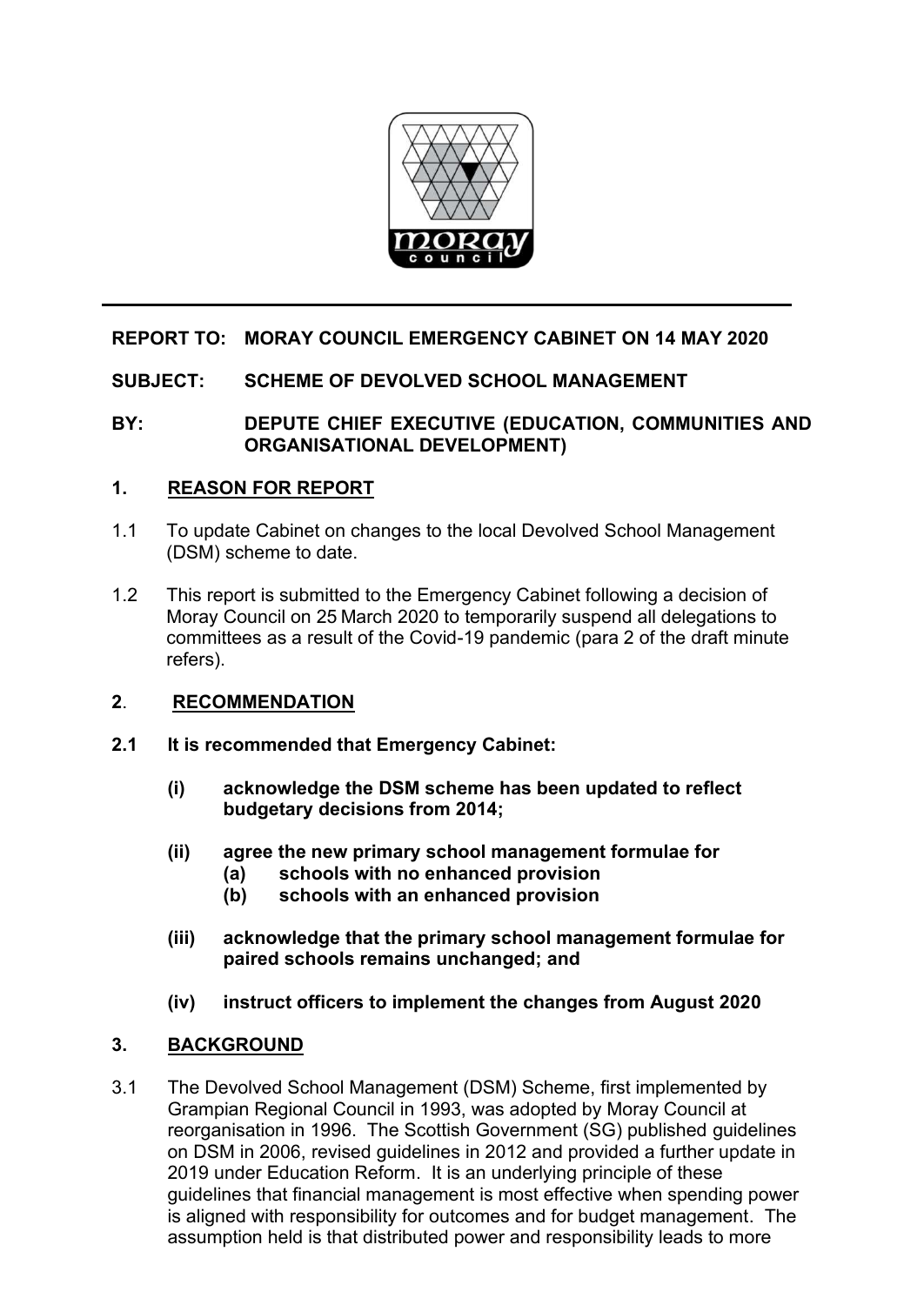effective service delivery for children and young people.

# **4. KEY PRINCIPLES OF DEVOLVED SCHOOL MANAGEMENT**

- 4.1 The updated DSM principles (2019) building on and enhancing the foundations and principles of the 2012 guidance are:
	- Susidiarity and Empowerment
	- Collaboration
	- Accountability and Responsibility
	- Clarity and Equity
- 4.2 These principles refect the National Improvement Framework aims of excellence through raising attainment and achieving equity, to:
	- Support excellence and equity ensuring every child and young person has the same opportunity to succeed
	- Be fair placing the needs of all children and young people at the centre
	- Be simple, transparent and predictable ensuring the costs of delivering education can be easily understood and explained and that schools are able to manage and plan ahead with certainty
	- Deliver value for money ensuring that every penny spent is used effectively

# **5. DEVOLVED SCHOOL MANAGEMENT IN MORAY**

- 5.1 Moray Council is committed to promoting an empowered school system and recognise devolving budgets as a key vehicle for empowerment.
- 5.2 The current Moray Council DSM scheme was formally updated in 2014. On an annual basis adjustments have been made to the scheme due to budgetary decisions taken by the Council. The current scheme does not reflect all of these decisions.
- 5.3 The proposed scheme (**Appendix 1**) has been updated to take account of the budgetary decisions as well as new formulae for Primary School Leadership and Management posts.

# **6. RATIONALE FOR CHANGE TO PRIMARY LEADERSHIP AND MANAGEMENT FORMULAE**

6.1 The current DSM has 2 linear formulae for Leadership and Management arrangements in Primary schools. Leadership and Management roles are Head Teacher (HT), Depute Head Teacher (DHT) and Principal Teacher (PT). HTs are class committed until the roll reaches 145. DHTs have 0.4 management time and 0.6 class commitment. PTs do not have management time however HTs can use their devolved budgets to provide this if they so wish. The current formulae are based on school roll are: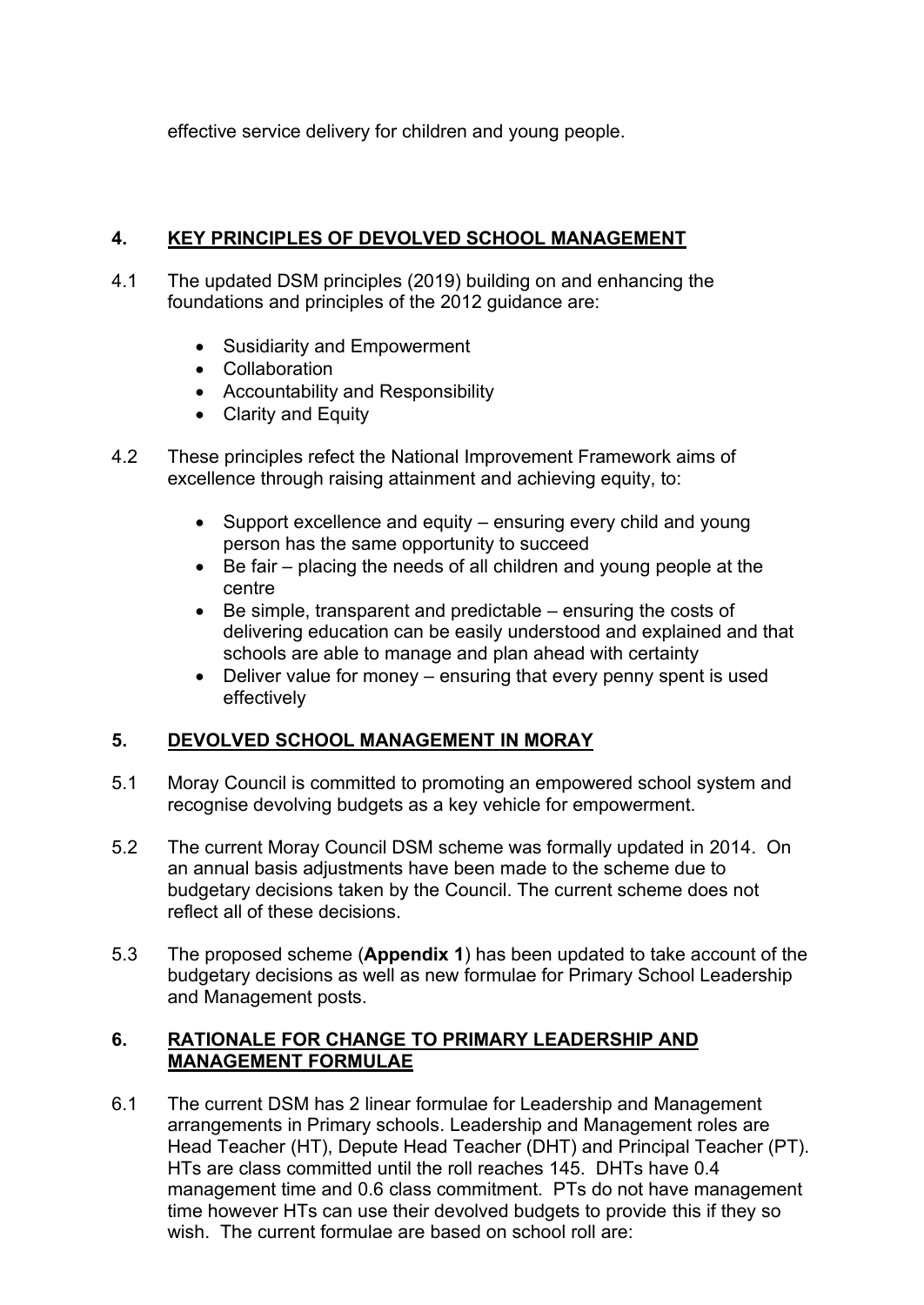| <b>Primary Schools</b> |               |
|------------------------|---------------|
| $1 - 144$              | HТ            |
| 144-179                | HT, PT        |
| 180-279                | HT, DHT, PT   |
| 280-379                | HT, 2 DHT, PT |
| 380-479                | HT, 3 DHT, PT |
| 480 upwards            | HT, 4 DHT, PT |
|                        |               |
|                        |               |

| Paired Primary Schools (combined roll) |  |  |
|----------------------------------------|--|--|
| HT, 2 PTs                              |  |  |
| HT, DHT, 2 PTs                         |  |  |
| HT, 2 DHTs, 2 PTs                      |  |  |
| HT, 3 DHTs, 2 PTs                      |  |  |
| HT, 4 DHTs, 2 PTs                      |  |  |
|                                        |  |  |

- 6.2 In the two models above, the nursery capacity is combined with primary rolls for allocations from the linear formula. This is consistent with the job sizing toolkit. The expansion of hours in Early Learning and Childcare to 1140 hours has meant that the management of nurseries is moving to a new model and so the nursery roll can no longer be used in the linear formula for management positions in primary schools. PTs of Additional Support Needs (PT ASN) are allocated separately through the ASN Budget and so are not included in the formulae above.
- 6.3 The Headteacher's role is changing due to Education Reform which includes greater empowerment around staffing. There is greater demand on schools to increase parental involvement and learner voice in school improvement. Promoted staff can only undertake certain duties when they are not class committed and therefore management time is essential for promoted postholders across our Primary schools. Pressures on management time increase due to child's planning processes and named person service expectations. This is particularly evident across those schools that have enhanced provisions. The need for change takes account of this and provides a new management formula for those schools with enhanced provisions to increase leadership capacity with associated management time.
- 6.4 Any changes to the formulae had to be cost neutral so that there is no budget pressure to the Council at this time.
- 6.5 The rationale to implement change were derived through quality assurance visits to schools, feedback at headteacher meetings and through discussions with individual leaders and officers. There are many barriers to school improvement and maintaining and enhancing leadership capacity at a time of great change in Education is seen as a priority for Moray at this time. The proposed changes to the DSM scheme are intended to:
	- Recognise the need for leadership positions to support school improvement by maintaining current levels of leadership posts across our primary schools
	- Support effective leadership for change and raising attainemtn and achievement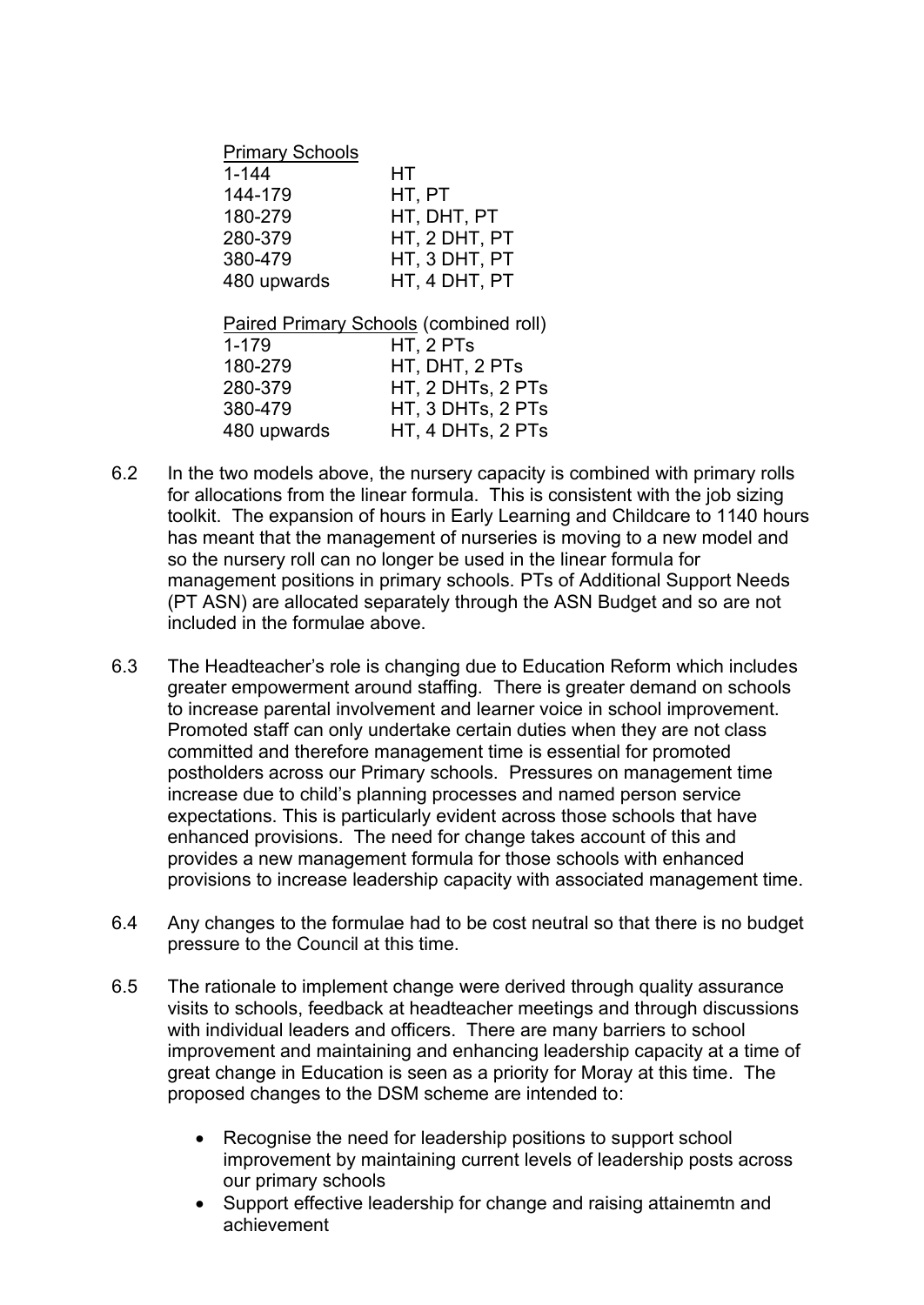- Support succession planning by maintaining a clear promotion ladder across our schools so that our future school leaders can be supported and developed
- Increase leadership and management capacity in schools with enhanced provisions in recognition of the time and resource required to support an effective child's planning process
- To ensure that the correct schools are identified as primary enhanced provision schools based on the number of children with identified needs and as a result that there are appropriate leadership and management posts
- To make adjustments for Aberlour Primary as an enhanced provision but with a smaller school roll

### **7. NEW LINEAR FORMULAE FOR PRIMARY SCHOOL MANAGEMENt**

7.1 It is proposed to have 3 linear formulae for Primary School Management as follows:

| Primary Schools without an enhanced provision (Appendix 2) |  |
|------------------------------------------------------------|--|
|                                                            |  |

| $1 - 119$   | HT            |
|-------------|---------------|
| 120-159     | HT. PT        |
| 160-279     | HT, DHT, PT   |
| 280-379     | HT, 2 DHT, PT |
| 380 upwards | HT, 3 DHT, PT |

Primary Schools with an enhanced provision (**Appendix 3**)

| 1-99        | HТ        |
|-------------|-----------|
| 100-144     | HT, PT    |
| 145-249     | HT, DHT   |
| 250-379     | HT, 2 DHT |
| 380 upwards | HT, 3 DHT |
|             |           |

 Paired Primary Schools (combined roll) (**Appendix 4**) 1-179 HT, 2 PTs 180-279 HT, DHT, 2 PTs 280-379 HT, 2 DHTs, 2 PTs 380 upwards HT, 3 DHTs, 2 PTs

- 7.2 DHTs will have 0.4 management time and 0.6 class commitment in a non enhanced provision school. In an enhanced provision school child's planning arrangements place an additional management burden on these schools and so to support this the DHTs will have 0.6 management time and 0.4 class commitment. In order to provide budget for this, PT post allocation will be reduced in an enhanced provision, however they will still be allocated a PT ASN via the ASN budget.
- 7.3 The number of enhanced provision schools will increase with Linkwood Primary (new build) and New Elgin Primary being included. Any requirement for further enhanced provisions in new build Primary Schools will be considered during the planning stages in line with the review of ASN provision and based on need at that time and projected need in the future.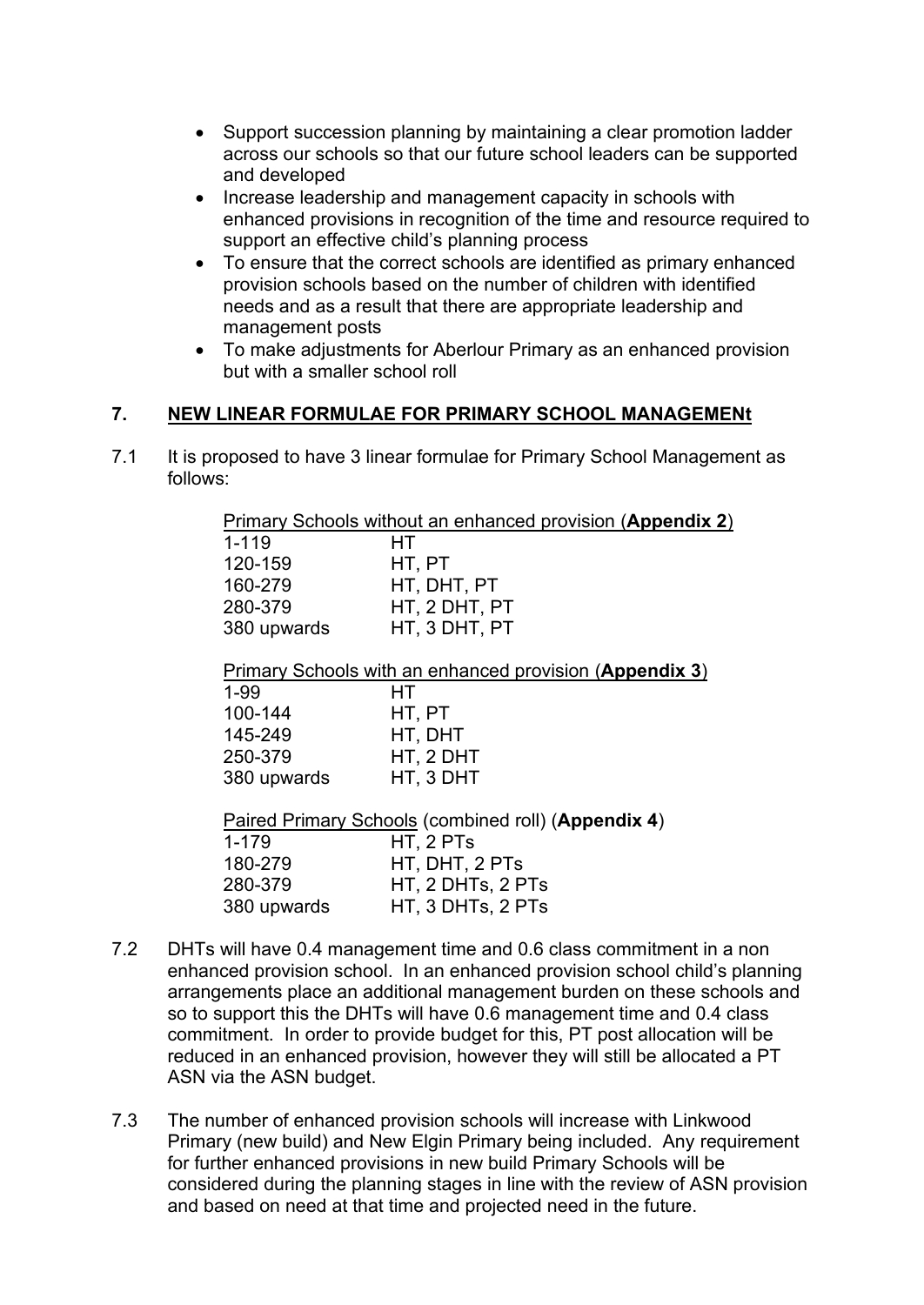7.4 Four out of the 8 current enhanced provisions will have an excess PT as a result of the 0.2 management time change for their DHTs. The excess posts will be dealt with under SNCT arrangements.

### **8. SUMMARY OF IMPLICATIONS**.

### **(a) Corporate Plan and 10 Year Plan (Local Outcomes Improvement Plan (LOIP))**

This report relates the priority 'Provide a sustainable education service aiming for excellence' from the Corporate Plan and to 'Building a better future for our children and young people in Moray' from the LOIP.

### **(b) Policy and Legal**

Raising attainment is a key priority of the Scottish Government as part of the National Improvement Framework. Moray Council has a duty each year to report on progress to meet national priorities and to provide evaluative evidence of improvement which informs the National Improvement Framework annual report. Leadership is a priority in this and in school inspections and the capacity for school to improve.

### **(c) Financial implications**

There are no financial implications in this review of DSM within Moray as the proposals are cost neutral to the Council.

### **(d) Risk implications**

The risks of not maintaining current leadership arrangements across our schools would reflect badly on our ability to provide leadership at this time of change in Education. It would affect our ability to recruit to HT posts in future and it would reduce our ability to grow future leaders. If we do not provide additional leadership across our enhanced provision schools we will have increased absence due to stress and we may be unable to recruit to vacant promoted posts.

### **(e) Staffing implications**

Almost all schools will maintain current arrangements however due to roll decreases a few schools will lose the requirement for a promoted post and this will be dealt with under SNCT arrangements.

### **(f) Property**

There are no property issues arising directly from this report.

# **(g) Equalities**

None arising directly from this report

# **(h) Consultations**

Depute Chief Executive (Education, Communities and Organisational Development), Quality Improvement Managers, Lindsey Stanley, Business Support Team Manager, Grant Cruickshank, Senior HR Adviser, Paul Connor, Principal Accountant, Tracey Sutherland, Committee Services Officer and the Equal Opportunities Officer have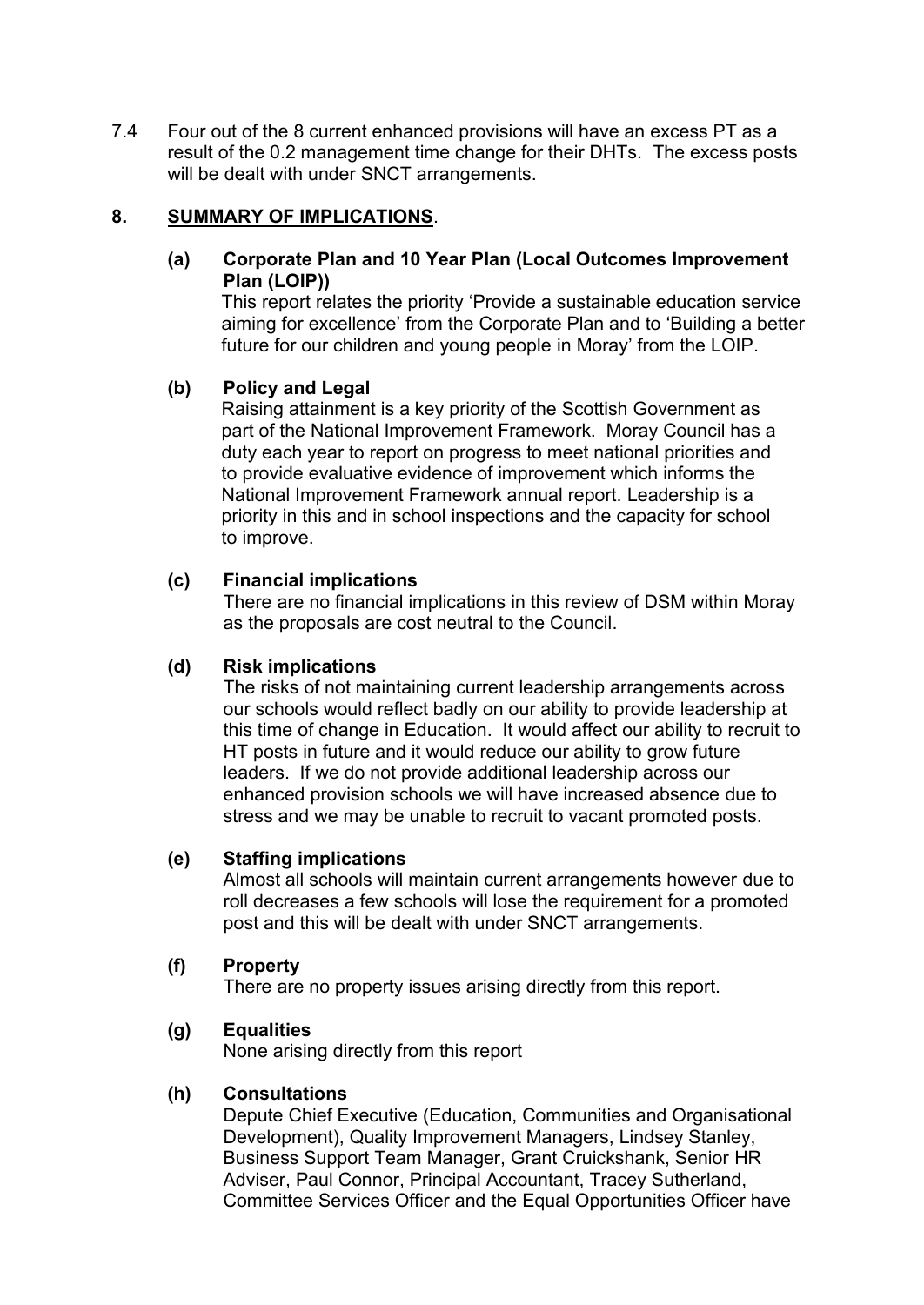been consulted and are in agreement with the contents of this report as regards their respective responsibilities.